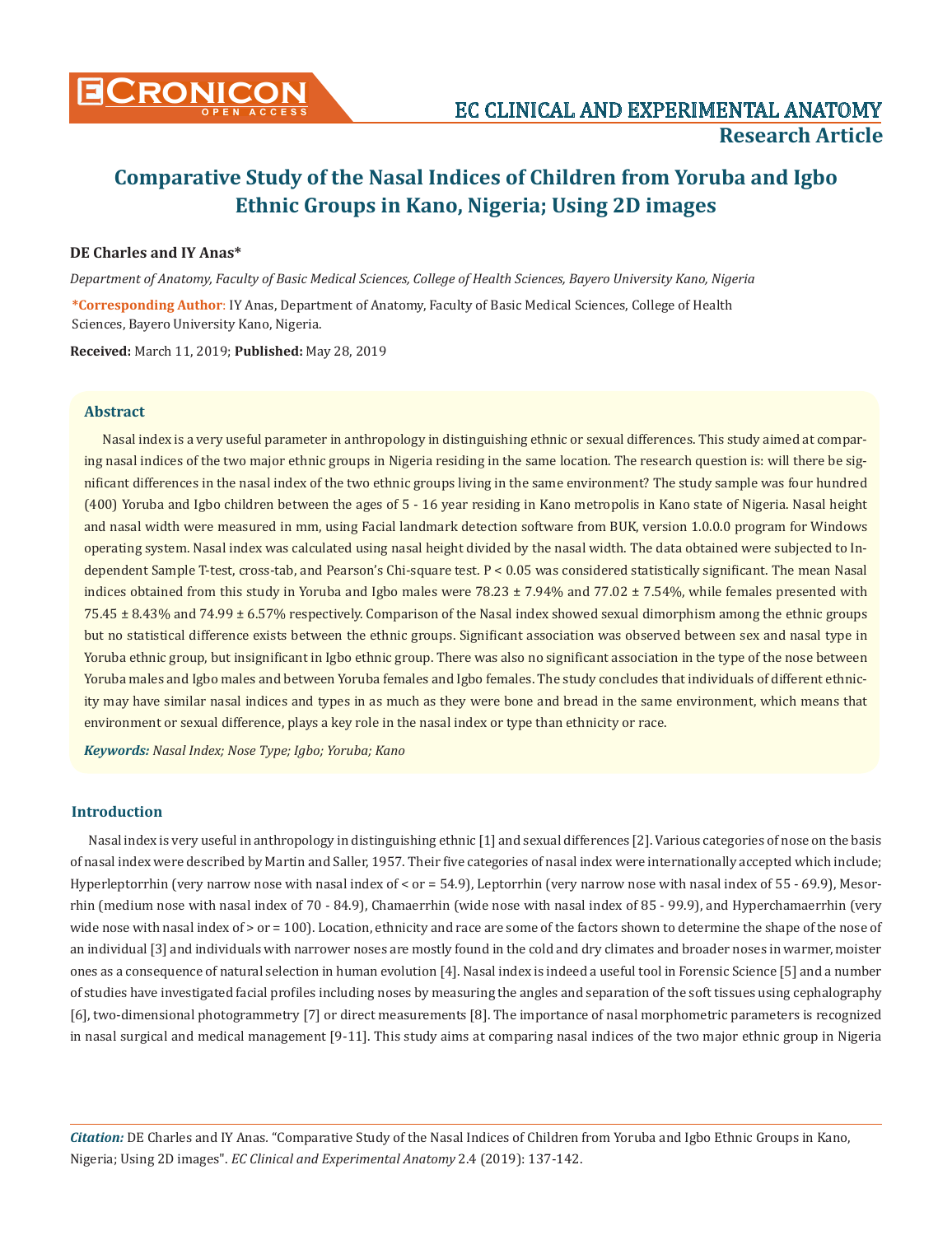residing in the same location using 2D photographs. The research question is: will there be significant differences in the nasal index of the two ethnic groups living in the same environment and also sexual dimorphism between the two ethnic groups?

#### **Materials and Methods**

The study population in this study were Yoruba and Igbo children between the ages of 5 - 16 years residing in Kano metropolis in Kano state of Nigeria. The study was carried out at Ruler's Academy Nursery, Primary and Secondary schools, Golden Crown International schools, Topkids Academy, Baptist Academy and Floral International schools, Kano State. A total of four hundred (400) children comprising of two hundred (200) Igbo (97 males and 103 females) and two hundred (200) Yoruba (106 males and 94 females) were used. Consent was obtained from guardians or participants after the procedure has been explained to them. Ethical approval was obtained from Kano State Ministry of health. The photographic set up consisted of a tripod stand (Manfrototripod, model FB 10) that held a 24 mm wide-angle lens camera (Sony, model DSC-W380 made in India) and a primary flash light. The tripod stand controlled the stability and adjusted the height of the camera according to the subject's height, with a zooming power of 3.6 [12]. The camera was used always at a distance of 120 cm from the subject and each of the subjects was asked to sit at rest on a chair facing the camera with the head in the anatomical position and the lips in repose [12]. An identification number tag was placed lateral to the head of the subject so as to merge each subject with his questionnaire. The subject's forehead, neck, and ears were clearly visible during the recording. Photographs were analyzed using Facial landmark detection software designed by our Department of Anatomy, Bayero University Kano (BUK), version 1.0.0.0 program for Windows operating system. The program was customized with the landmarks used in this study. The required landmarks on the face were adjusted manually, after which the software automatically measured all the desired dimensions. Measured dimensions by the software were scaled to life size using a correcting factor. Intra and inter-investigator reliabilities' correlation coefficient was considered good at 0.7 and above [13]. Children aged between 5 - 16 yrs with facial surgery, facial trauma, parents or grandparents from different ethnic group or place of birth not Kano were excluded. Independent Sample T-test was used in assessing sexual dimorphism and comparative analysis between ethnic groups. The prevalence of nasal type was analyzed using cross-tab Pearson's Chi-square test. The P-value of less than 0.05 was considered significant. All statistical analyses were done using SPSS for windows (Version 20.0).



 *Figure 1: Landmarks used. Nasion = n, Subnasale = sn, Alar [14] = alR, Alar (left) = alL.*

**Nasal Index:** Nasal Index was calculated using the formula = x 100

*Citation:* DE Charles and IY Anas*.* "Comparative Study of the Nasal Indices of Children from Yoruba and Igbo Ethnic Groups in Kano, Nigeria; Using 2D images". *EC Clinical and Experimental Anatomy* 2.4 (2019): 137-142.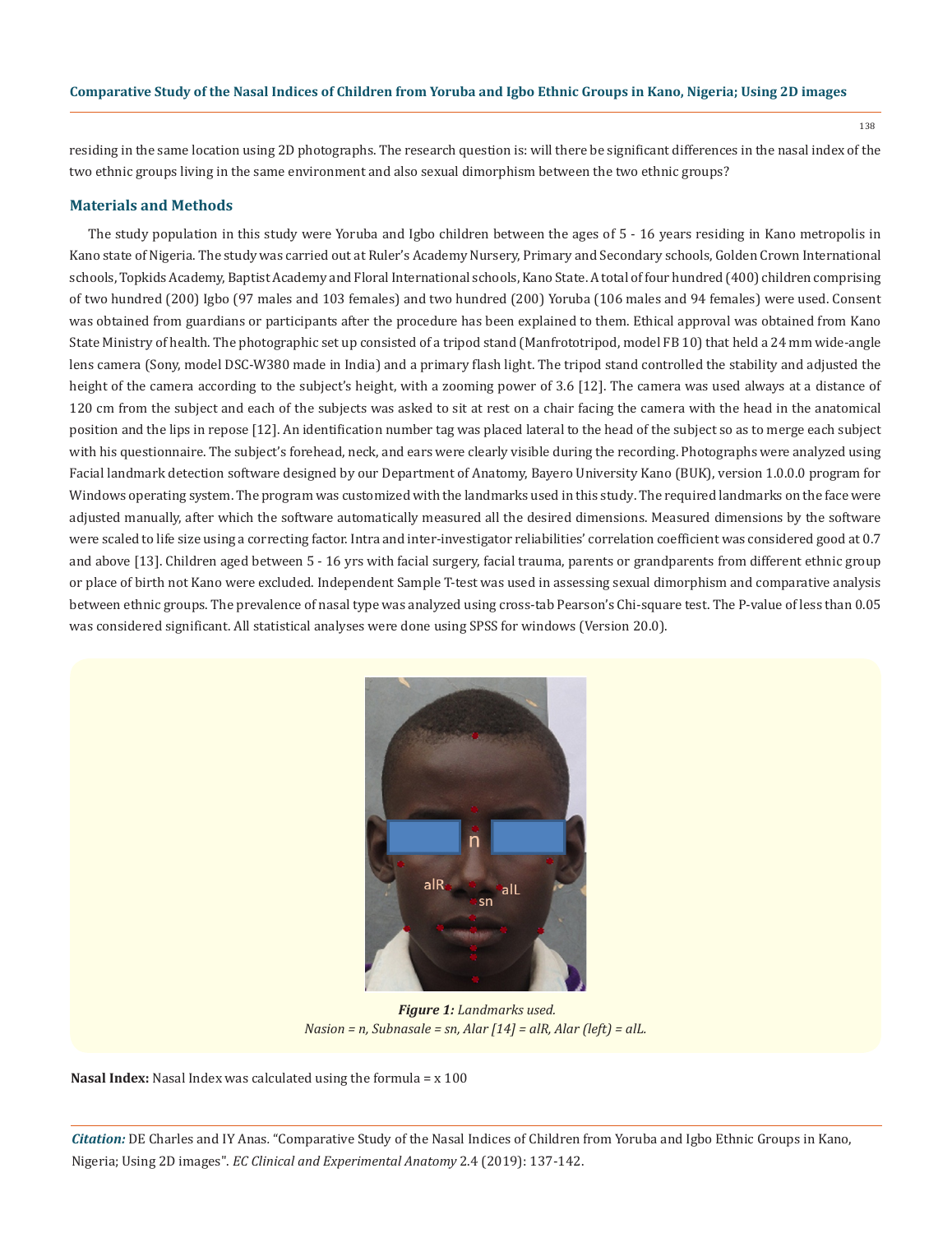# **Results**

The means of Nasal indices obtained from this study in Yoruba and Igbo males were  $78.23 \pm 7.94\%$  and  $77.02 \pm 7.54\%$ , while females presented with 75.45 ± 8.43% and 74.99 ± 6.57% respectively (Table 1). Comparison of the Nasal indices showed sexual dimorphism among the ethnic groups at P < 0.05 (Table 1), but no statistically significant difference exist between the ethnic groups (Table 2). Significant association was observed between sex and nasal type in Yoruba ethnic group; however, insignificant association was observed in Igbo ethnic group (Table 2). Regarding the nose types, the current study found significant sexual dimorphism between Yoruba males and females but not between Igbo males and females (Table 3). Similarly, no significant association found between Yoruba females and Igbo females or between Yoruba males and Igbo males in relation to the nasal type (shape) also (Table 4).

| <b>Ethnicity</b> | <b>Sex</b> | N   | <b>Mean</b> | <b>Std</b> | t    | p-value |
|------------------|------------|-----|-------------|------------|------|---------|
| Yoruba           | М          | 106 | 78.23       | 7.94       | 2.38 | 0.0180  |
|                  | F          | 94  | 75.49       | 8.43       |      |         |
| Igbo             | М          | 97  | 77.02       | 7.54       | 2.03 | 0.0440  |
|                  | F          | 103 | 74.99       | 6.57       |      |         |

*Table 1: Independent Sample T-test for sexual dimorphism in Nasal indices among Yoruba and Igbo ethnic groups.*

| <b>Sex</b> | <b>Ethnicity</b> | N   | Mean  | <b>Std</b> |      | p-value |
|------------|------------------|-----|-------|------------|------|---------|
| Males      |                  | 106 | 78.23 | 7.94       | 1.12 | 0.2640  |
|            |                  | 97  | 77.02 | 7.54       |      |         |
| Females    |                  | 94  | 75.49 | 8.43       | 0.47 | 0.6400  |
|            |                  | 103 | 74.99 | 6.57       |      |         |

*Table 2: Independent Sample T-test for ethnic differences in Nasal indices between Yoruba and Igbo Ethnic groups.*

|           |                    | <b>Males</b>       | <b>Females</b>     | <b>Total</b>       |          |         |
|-----------|--------------------|--------------------|--------------------|--------------------|----------|---------|
| Ethnicity | <b>Nasal Index</b> | Frequency (%)      | Frequency (%)      | Frequency (%)      | $\chi^2$ | p-value |
| Yoruba    | Hyperleptorrhin    | 0(0)               | 1(1.06)            | 1(0.50)            | 9.823    | 0.044   |
|           | Leptorrhin         | 12(11.11)          | 25 (26.60)         | 37 (18.30)         |          |         |
|           | Mesorrhin          | 79 (73.15)         | 58 (61.71)         | 137 (67.80)        |          |         |
|           | Chamarrhin         | 16 (14.81)         | 9(9.57)            | 25 (12.40)         |          |         |
|           | Hyperchamarrhin    | 1(0.93)            | 1(1.06)            | 2(1.00)            |          |         |
|           |                    | Total = $106(100)$ | Total = $94(100)$  | Total = $200(100)$ |          |         |
| Igbo      | Hyperleptorrhin    | 0(0)               | 0(0)               | 0(0)               | 1.518    | 0.468   |
|           | Leptorrhin         | 18 (18.60)         | 20 (19.40)         | 38 (19.00)         |          |         |
|           | Mesorrhin          | 64 (66.00)         | 73 (70.90)         | 137 (68.50)        |          |         |
|           | Chamarrhin         | 15(15.50)          | 10(9.70)           | 25 (12.50)         |          |         |
|           | Hyperchamarrhin    | 0(0)               | 0(0)               | 0(0)               |          |         |
|           |                    | Total = $97(100)$  | Total = $103(100)$ | Total = $200(100)$ |          |         |

*Table 3: Sexual dimorphism in nasal type among Yoruba and Igbo ethnic groups.*

*Citation:* DE Charles and IY Anas*.* "Comparative Study of the Nasal Indices of Children from Yoruba and Igbo Ethnic Groups in Kano, Nigeria; Using 2D images". *EC Clinical and Experimental Anatomy* 2.4 (2019): 137-142.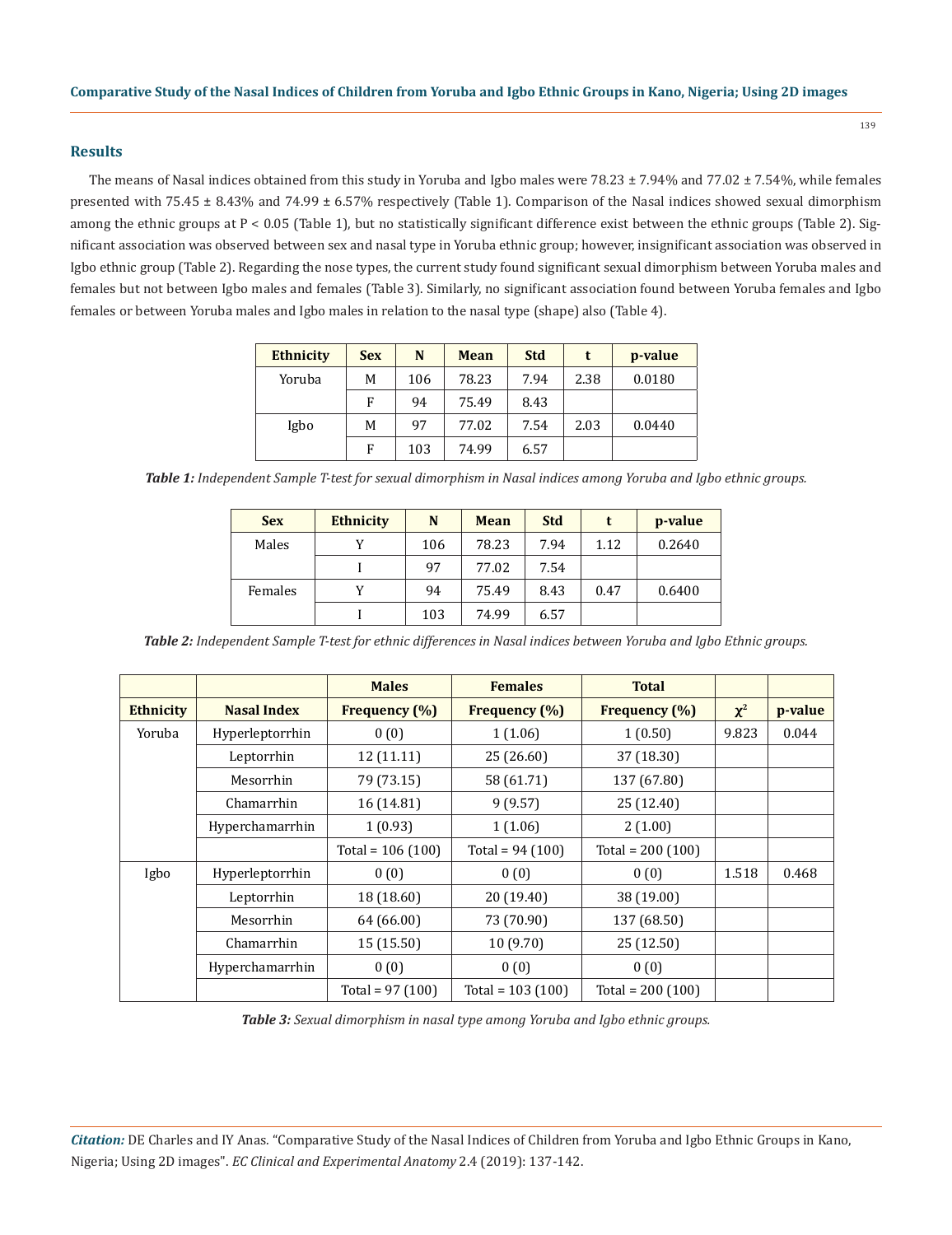|         |                    | <b>Yoruba</b>      | Igbo                 | <b>Total</b>         |       |         |
|---------|--------------------|--------------------|----------------------|----------------------|-------|---------|
|         | <b>Nasal Index</b> | Frequency (%)      | <b>Frequency</b> (%) | <b>Frequency</b> (%) | $X^2$ | p-value |
| Sex     | Hyperleptorrhin    | 0(0.00)            | 0(0.00)              | 0(0.00)              | 3.225 | 0.358   |
|         | Leptorrhin         | 12 (11.10)         | 18 (18.50)           | 30(14.6)             |       |         |
| Males   | Mesorrhin          | 79 (73.10)         | 64 (66.00)           | 143 (69.80)          |       |         |
|         | Chamarrhin         | 16 (14.80)         | 15(15.50)            | 31(15.10)            |       |         |
|         | Hyperchamarrhin    | 1(0.90)            | 0(0.00)              | 1(0.50)              |       |         |
|         |                    | Total = $106(100)$ | Total = $97(100)$    | Total = $203(100)$   |       |         |
| Females | Hyperleptorrhin    | 1(1.10)            | 0(0.00)              | 1(0.50)              | 3.923 | 0.417   |
|         | Leptorrhin         | 25 (26.60)         | 20(19.40)            | 45 (22.80)           |       |         |
|         | Mesorrhin          | 58 (61.70)         | 73 (70.90)           | 131 (66.50)          |       |         |
|         | Chamarrhin         | 9(9.60)            | 10(9.7)              | 19 (9.60)            |       |         |
|         | Hyperchamarrhin    | 1(1.10)            | 0(0.00)              | 1(0.50)              |       |         |
|         |                    | Total = $94(100)$  | Total = $103(100)$   | Total = $197(100)$   |       |         |

*Table 4: Comparison in Nasal type among Yoruba and Igbo ethnic groups.*

### **Discussion**

A number of studies have indicated racial and ethnic differences in nasal index amongst different populations most of which focused on adult. Most Western Europeans are leptorrhin, which means long and narrow nose; the Bantus and Bushmen of Africa as well as indigenous Australians are platyrrhin (broad nose) [10]. The sexual dimorphism observed in this study is in line with other studies on Itsekiris and Urhobos [15], Bekwara [16], Igbos, yorubas and Ijaws [17]. The result showed that there was no significant difference between Yoruba and Igbo ethnic groups in nasal index but this is not in line with the findings of Oladipo., *et al.* [17], who observed significant difference between major ethnic groups (igbos, Yorubas, and Hausas) living in southern Nigeria. The observed difference between the results of Oladipo., *et al.* [17] and this study, may be attributed to the age difference between their study and the present study, or because of variation in the environment right from birth. Anas and Saleh [18] reported adult mean nasal index of male Hausa ethnic group to be 70.7 ± 11.3% and that of their female counterpart to be 67.2 ± 8.3%, which is lower when compared to the present study and also observed differences in mean nasal index of male and female Yoruba to be  $100 \pm 8.9\%$  and  $94.1 \pm 8\%$  respectively, which were higher than the values found in the present study groups. However, Anas and Saleh's study was on adult and the current study was on children. This variation on nasal index of Hausa and Yoruba male and female in Anas and Saleh's study and the current study, indicates age as possible factor causing the variation. Study carried out by Franciscus and Long [19] in Onges, reported that the mean nasal index for males fell between the ranges of 77.3 - 97.7, while those of females fell between the ranges of 70.5 - 97.4 [20]. The result also showed that nasal type does not have significant association with ethnic group. However, there was significant association between sex and nasal type in Yoruba ethnic group but not among the Hausa and the Igbo ethnic groups. Moreover, this study showed no significant association in nose type between Yoruba males and Igbo males or between Yoruba females and Igbo females. Mesorrhin nose type was found to be dominant in males and females of the ethnic groups followed by Leptorrhin in female Yoruba, female Igbo and male Igbo. Chamarrhin was found to be the third dominant nose type in female Yoruba, female Igbo and male Igbo but was the second most dominant in Yoruba males. Hyperchamarrhin was observed in Yoruba males and females but absent in Igbo ethnic group. Hyperleptorrhin was found only in Yoruba females. Mesorrhin nasal type observed in this study is in line with the study of Fawehinmi HB and Ligha AE [21], who observed mesorrhin in healthy females in port-Harcourt Nigeria, and this may be attributed to the fact they considered adolescence. However, the finding in this study is not in line with the findings in Igbos, Ijaws and Yoruba [17], the Okrikas [15] and Bini ethnic group [22], which all reported chamarrhin (wide nose). The findings of those authors may most likely be because they considered adults in their studies [23].

*Citation:* DE Charles and IY Anas*.* "Comparative Study of the Nasal Indices of Children from Yoruba and Igbo Ethnic Groups in Kano, Nigeria; Using 2D images". *EC Clinical and Experimental Anatomy* 2.4 (2019): 137-142.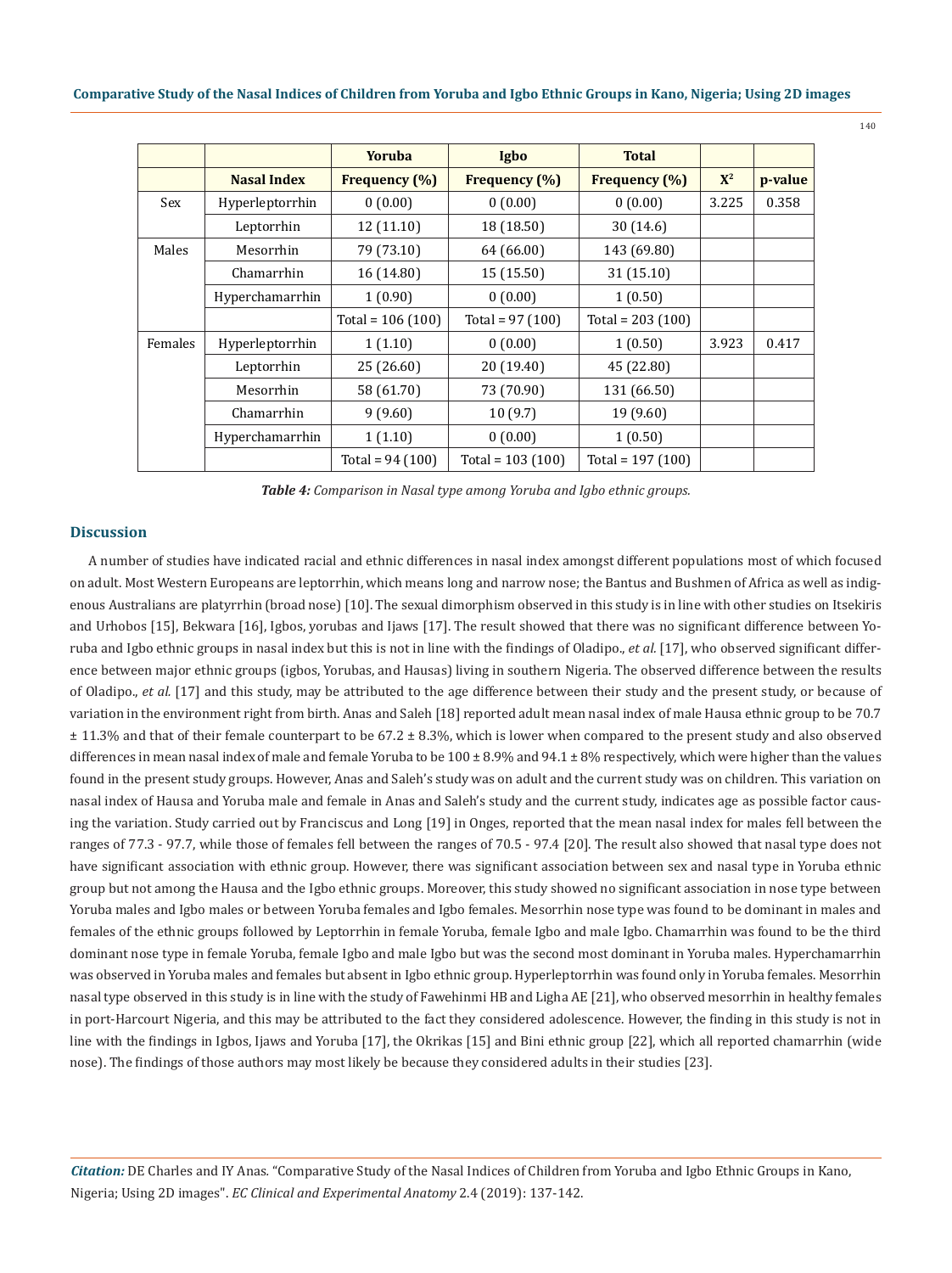### **Conclusion**

This study concludes that there is sexual dimorphism in the nose type with no significant differences between ethnic groups of the study age group which may be attributed to same environment the study population shares. The relevance of this study in forensic medicine, physical anthropology and rhino plastic surgery cannot be overemphasized.

141

#### **Acknowledgement**

The authors of this study will like to thank the participants in the study, and the entire staff of the Department of Anatomy, Faculty of Basic Medical Sciences Bayero University Kano for their assistance with advice and other supporting instruments.

#### **Conflict of Interest**

The authors declare that there is no conflict of interest with regards to this study.

#### **Funding**

This research did not receive any specific grant from funding agencies in the public, commercial or non-profit sectors.

#### **Bibliography**

- 1. [Porter JP and Oslon KL. "Analysis of the African American female nose".](https://www.ncbi.nlm.nih.gov/pubmed/12560683) *Plastic and Reconstructive Surgery* 111.2 (2003): 620-626.
- 2. Zhang XT., *et al*[. "Measurement and study of the nose and face and their correlations in the young adult of Han nationality".](https://www.ncbi.nlm.nih.gov/pubmed/2315393) *Plastic and [Reconstructive Surgery](https://www.ncbi.nlm.nih.gov/pubmed/2315393)* 85.4 (1990): 532-536.
- 3. Last RJ. "Anatomy, Regional and Applied". Churchill Living Stone (1981): 398-403.
- 4. [Hall RL and Hall DA. "Geographic variation of native people along the Pacific Cost".](https://www.ncbi.nlm.nih.gov/pubmed/7607636) *Human Biology (United States)* 67.3 (1995): 407- [426.](https://www.ncbi.nlm.nih.gov/pubmed/7607636)
- 5. Xu B., *et al*[. "A computer-aid study on the craniofacial features of Archang race in Yunnan province of China".](https://www.ncbi.nlm.nih.gov/pubmed/12539693) *Hua Xi Kou Qiang Yi Xue Za Zhi* [19.6 \(2001\): 394-396.](https://www.ncbi.nlm.nih.gov/pubmed/12539693)
- 6. [Taskinalp O and Erdem N. "Some vertical proportions of the face in Turkish adults".](https://pdfs.semanticscholar.org/8a84/5322b40d9c6ae55c1b11a75a9f1fdba06c83.pdf?_ga=2.72743187.1692845378.1556768383-1817527958.1556768383) *Balkan Medical Journal* 26.1 (2009): 49-52.
- 7. [Porter JP and Oslon KL. "Anthropometric facial analysis of the African American woman".](https://www.ncbi.nlm.nih.gov/pubmed/11497505) *Archives of Facial Plastic Surgery* 3.3 (2001): [191-197.](https://www.ncbi.nlm.nih.gov/pubmed/11497505)
- 8. Emirzeoğlu M., *et al*[. "Evaluation of the Volumetric Relation Between Cranial Cavity and Orbits".](https://pdfs.semanticscholar.org/aa55/5e83ffbcd6c4ba3b8208e4bfdd6e75d658c5.pdf) *Turkiye Klinikleri Journal of Medical Sciences* [31.2 \(2011\): 297-299.](https://pdfs.semanticscholar.org/aa55/5e83ffbcd6c4ba3b8208e4bfdd6e75d658c5.pdf)
- 9. Akpa AOC., *et al*[. "Morphometric Study of the Nasal Parameters in Nigerian Igbos".](https://www.ajol.info/index.php/jeca/article/view/30892) *Journal Experimental and Clinical Anatomy* 2.2 [\(2003\): 24-25.](https://www.ajol.info/index.php/jeca/article/view/30892)
- 10. [Romo T and Abraham MT. "The ethnic nose".](https://www.ncbi.nlm.nih.gov/pubmed/14574634) *Facial Plastic Surgery* 19.3 (2003): 269-278.
- 11. Daniel RK. "The study of Asian origin". Hodder Publishers, 3rd Edition (2003): 119-121.
- 12. De Carvalho Rossa Gomes L., *et al*[. "Photographic assessment of cephalometric measurements".](https://www.angle.org/doi/10.2319/120712-925.1) *The Angle Orthodontist* 83.6 (2013): [1049-1058.](https://www.angle.org/doi/10.2319/120712-925.1)
- 13. [Shrout PE and Fleiss JL. "Intra class correlations: uses in assessing rater reliability".](https://www.ncbi.nlm.nih.gov/pubmed/18839484) *Psychological Bulletin* 86.2 (1979): 420-428.
- 14. Bruce V., *et al*[. "Sex discrimination: How do we tell the difference between male and female faces?"](https://www.ncbi.nlm.nih.gov/pubmed/8474840) *Perception* 22.2 (1993): 131-152.

*Citation:* DE Charles and IY Anas*.* "Comparative Study of the Nasal Indices of Children from Yoruba and Igbo Ethnic Groups in Kano, Nigeria; Using 2D images". *EC Clinical and Experimental Anatomy* 2.4 (2019): 137-142.